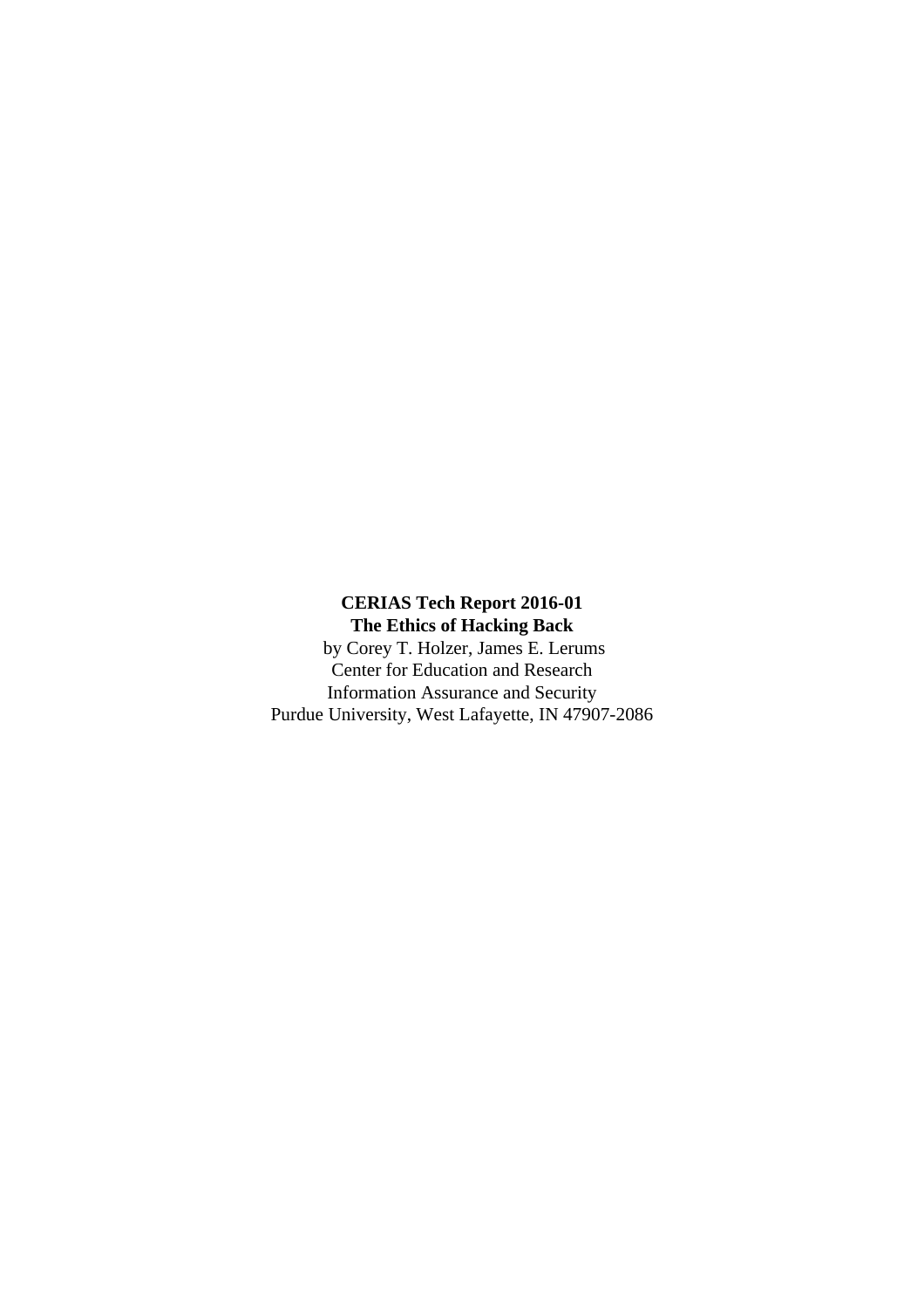# The Ethics of Hacking Back

Corey T. Holzer, James E. Lerums CERIAS Purdue University West Lafayette IN 47907 cholzer@purdue.edu, jlerums@purdue.edu

*Abstract***—Cyber breaches are increasing in frequency and scope on a regular basis. The targeted systems include both commercial and governmental networks. As the threat of these breaches rises, the public sector and private industry seek solutions that stop to the ones responsible for the attacks. While all would agree that organizations have the right to protect their networks from these cyber-attacks, the options for defending networks are not quite as clear. Few would question that a passive defense (i.e. the filtering of traffic, rejecting packets based on the source, etc.) is well within the realm of options open to a defender. What active defensive measures are ethically available to the defenders when passive options fail to stop a persistent threat is not as clear. This paper outlines the two (law enforcement and military) ethical frameworks commonly applied by cyber security professionals when considering the option of a cyber counteroffensive or "hacking back." This examination includes current applicable literature in the fields of information security, international law, and information assurance ethics.**

## *Keywords— Active Cyber Defense, Cybersecurity, Information Assurance Ethics, Laws of Armed Conflict, Law Enforcement*

#### I. INTRODUCTION

The reporting of cyber breaches is increasing in frequency and scope on a regular basis and the systems being targeted include both commercial and government networks. As the threat that these breaches rises private industry and the public sector both seek solutions that will put a stop to those responsible for the attacks. While all would agree that organizations have the right to protect their networks from these cyber-attacks, the options for what includes legal and moral defense of one's network is not quite as clear. Few would question that a passive defense (i.e. the filtering of traffic, rejecting packets based on the source, etc.) are well within the realm of options open to a defender. However, when these options are not enough to stop a persistent threat is an active defense, or counter-attack an option and, if so, under what circumstances is it ethical for a government organization able to employ such an option.

There are two overarching schools of thought or frameworks that information security experts, legal experts, and academics subscribe to when analyzing illegal or unethical cyber activity. The first describes these actions as criminal acts [1]. The second group holds that, depending on the nature of the act and its potential results, these acts should be considered acts of aggression and that a military style response is acceptable [2].

Our goal with this paper is to examine the ethicality of a cyber counter attack or what is commonly referred to as

"hacking back" against cyber attackers. Before examining these two frameworks and applying them to the ethics of "hacking back" we will scope our work. Next we will review the frameworks for both the law enforcement and military approaches.

The authors of this work recognize that, as designed, the Laws of Armed Conflict are only legally binding to nation-state actors. However, our examination is intended to look at the ethical value of such a framework and how it can be employed in active cyber defense by Computer Network Defenders regardless of whether or not they are state actors. In short, there are ethical lessons to be learned through the study of this framework.

## II. SCOPING OUR EXAMINATION

As we proceed with our examination of the ethics of hacking back, we will outline the frameworks for each of these schools of thinking and apply their perspective to the ethical appropriateness of the response of what we define as "hacking back." First, we will outline the framework and rules that each school of thought expounds by a review of existing literature. With an understanding of each framework established, we will analyze scenarios using these frameworks with the goal of reaching an ethical conclusion regarding the response of those designated as the defenders of the network being attacked.

Regardless of the framework applied one of the greatest challenges in analyzing any cyber-attack is the matter of attribution. In this context, attribution is the determination of what party is responsible for a given cyber act [1], [3]–[5]. Experts have analyzed this issue extensively as a legal and ethical challenge and a fundamental challenge to any response to a cyber-attack. For our purposes in this endeavor, we will assume that attribution is certain and that our defenders can act with the knowledge that they know who is responsible for the attack against their network. Our intent is not to downplay the importance of the attribution dilemma but, instead, to address the ethical question surrounding the response of hacking back.

#### III. FRAMEWORK FOR THE LAW ENFORCEMENT APPROACH

The world experienced at the end of 2015 the largest data breach ever publicly reported (191 million records were exposed). Combined with eight other mega-breaches reported (defined as a breach of more than 10 million records) made 2015 a record-setting year with a twenty three percent increase in exposed identities totaling 429 million [6]. Breaches with a financial motive (greater than 75%) dominate everything else to include espionage and fun [7].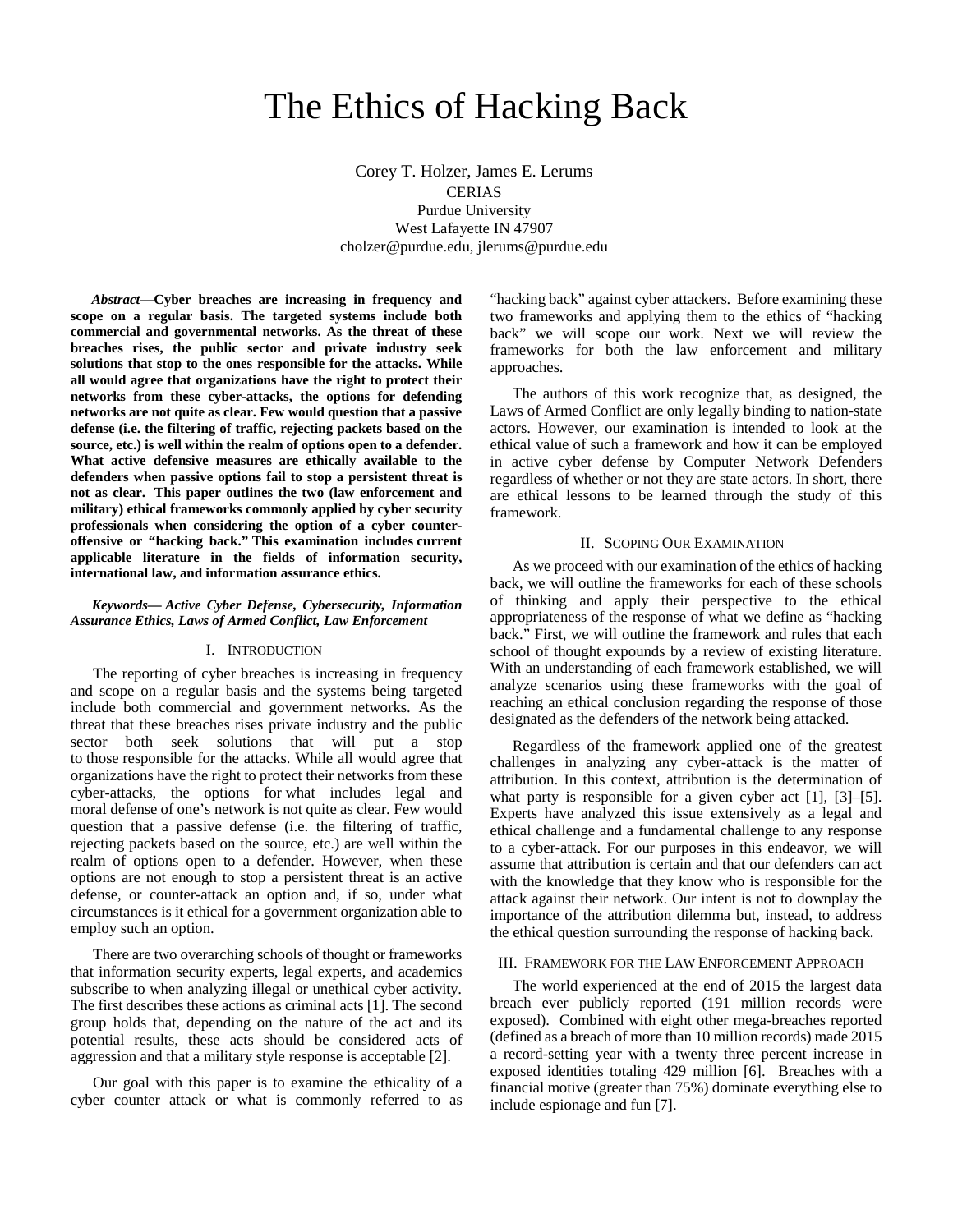The increase of cyber-attacks fuels the perception the government is unable to stem lawlessness in cyberspace. Today, it is not uncommon when major US companies find themselves as cyber victims they can usually only hunker down, endure the bad publicity and strengthen their defenses in hopes of deflecting future attacks [8].

Consequently, the concept of "hacking back" as a means to identify hackers and/or destroy stolen data is a topic being considered by company officials whereas it was once considered too reckless to suggest. The mere mention of "hacking back" within cybersecurity circles prompts warnings about the risks beginning with the illegality, and ending with the risk of triggering a full scale cyberwar with collateral damage across the Internet.

However, concerns over cyber breaches against the intellectual property of U.S. Corporations and espionage associated with breaches of U.S. government networks originating from China alone, prompted the U.S.-China Economic and Security Review Commission to make the following recommendation to Congress in its November 2015 report:

"Congress assess the coverage of U.S. law to determine whether U.S.-based companies that have been hacked should be allowed to engage in counter intrusions for the purpose of recovering, erasing, or altering stolen data in offending computer networks. In addition, Congress should study the feasibility of a foreign intelligence cyber court to hear evidence from U.S. victims of cyber-attacks and decide whether the U.S. government might undertake counter intrusions on a victim's behalf [9, p. 564]."

Next, we will review the applicable U.S. Law and International Laws and Treatises which directly impact the private sector's ability to respond to a cybersecurity breach. We will follow it with a review of non-binding standards and guidelines being developed in the International arena. With the laws and standards outlined, we will transition to discussing real world hack back example.

## *A. Applicable U.S. Law*

Current United States law authorizes companies to deploy cybersecurity countermeasures on their own networks and systems against malware, and it criminalizes computers attacks on others (including hacking back) [10].

*1) The Wiretap Act (1988):* Authorizes providers of electronic communications service to intercept, disclose, or use communications passing through its network while engaging in any activity that is necessary incident to the protection of its rights and property  $(18 \text{ USC } 2511(2)(a)(i))$ . This includes the authority to use devices and procedures to intercept or redirect communications in order to protect their networks and the transiting data.

*2) The Computer Fraud and Abuse Act (1986):* The Federal anti-hacking law that subjects to criminal and civil liability anyone who intentionally accesses another person's computer without authorization, and as a result of such conduct, recklessly causes damage (18 USC 1030(a)(5)(B)). In other word in the United States entering another person's or company's network in the course of attempting to identify hackers or destroy data they have stolen without permission violates the Computer Fraud and Abuse Act [8].

*3) Cybersecurity Information Sharing Act of 2015:*  Authorizes operation of "defensive measures" (i.e. hack-back countermeasures) on one's own network (or a network where written authorization has been granted). Prohibited are "defensive measures" that provides unauthorized access to, or substantially harms an information system or information stored on, processed by, or transiting information systems not belonging to the defender (or authorized in writing to defend) [11].

# *B. Applicable International Laws and Treatises*

*1) Charter of the United Nations, Article 2(4) (1945):*  Prohibits the "use of force" against the territorial integrity or political independence of another State. "Use of force" doesn't have to be an "armed attack" and may include a cyber-attack based on a case by case assessments after considering factors such as severity, immediacy of effect, invasiveness, military character, and so forth [12].

*2) Charter of the United Nations, Article 51 (1945):* States have an inherent right of collective or individual self-defense in the case of an armed attack. Article 51 generally doesn't apply to a cyber-attack unless it causes substantial injury or physical damage [12]. For example, a cyber-attack could be considered an armed attack if it causes an oil refinery plant to explode (as if detonated with explosives) resulting in a substantial number of fatalities and property damage.

*3) International Law of Countermeasures:* In general, international law supports regulating cyber space as an economic and communications sphere and contains coercive means of responding lawfully to cyber provocations of all types. The same sort of coercive measures that are lawful to use against economic wrongdoing will generally be lawful to use in the case of a cyber-attack. In the economic sphere, responses to violations tend to be known as countermeasures, and do not involve the use of military force [2].

Countermeasures are the mechanisms through which international law allows parties to carry out self-help, coercive enforcements of their rights. In the absence of an international level central police and compulsory courts, "self-help" plays a large role in international law enforcement. The International Court of Justice laid out the following four elements of a lawful countermeasure:

- The countermeasure must be taken in response to a previous international wrongful act of another State and must be directed against that State.
- The injured State must have called upon the State committing the wrongful act to discontinue its wrongful conduct or make reparations for it.
- The effects of countermeasures must be commensurate with the injury suffered, taking account of the right in question.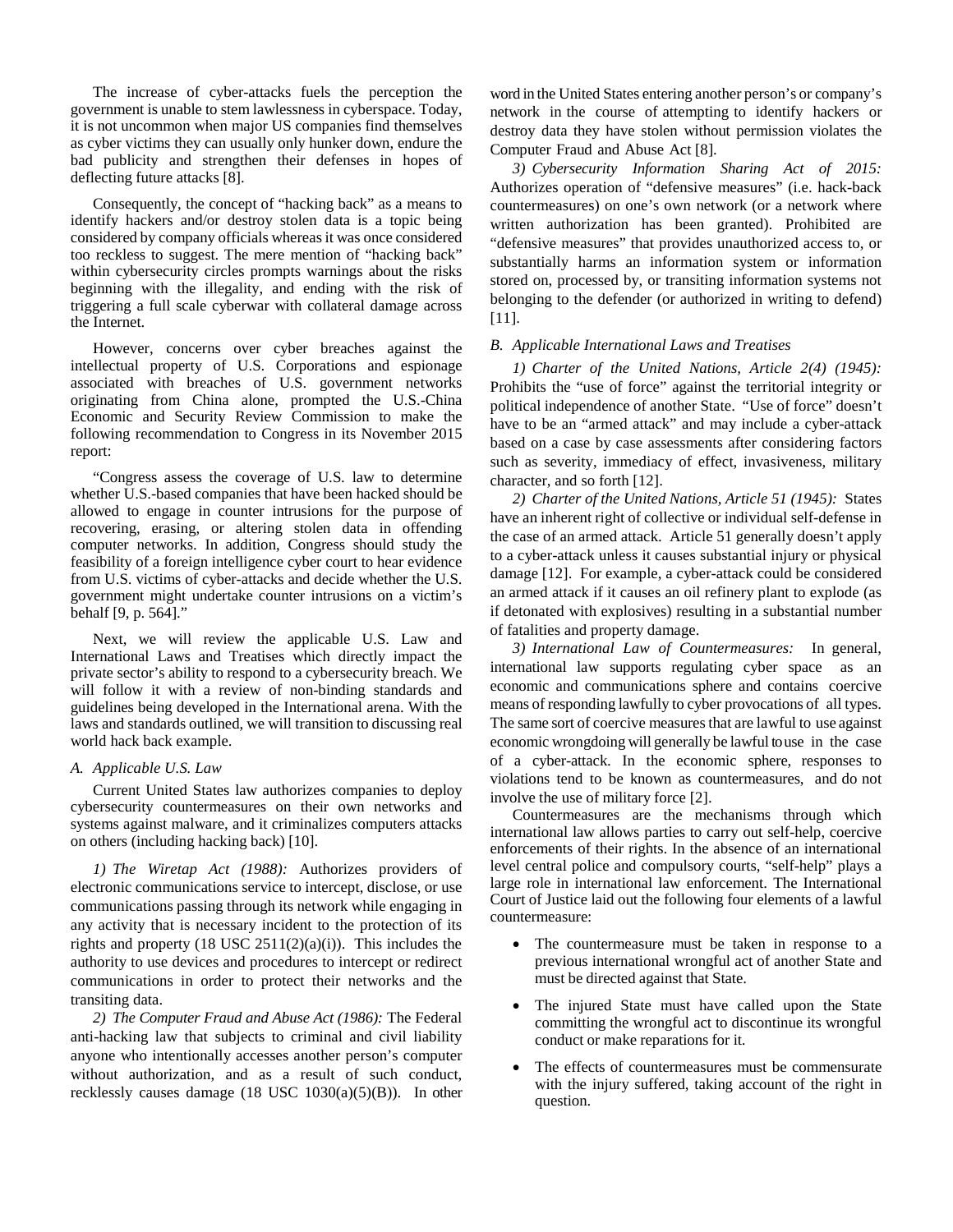• Its purpose must be to induce the wrong doing State to comply with its obligations under international law, and the measure therefore must be reversible.

If a cyber-attack or cyber espionage violates the sovereignty of a State (which could include one of its private entities dependent on the State's cyber infrastructure), and it has clear and convincing evidence that the wrong is attributable to a foreign sovereign State:

- The victim State may itself commit a wrong against the attacking State so long as the wrong is commensurate with the initial wrong (proportionality), and the response is aimed at inducing an end to the initial wrong (necessity) or provision of damages.
- Given that in most cases the evidence that a foreign State is behind an act of cyber wrongdoing will be found after the act is complete and damage is incurred, most countermeasures addressing cyber wrongs will be a demand for money damages.
- Thus a victim State should be able meet the elements of lawful countermeasures in the same way it would for a trade injury [2].

Countermeasures may only be taken by States, however States are entitled to outsource the taking of lawful cyber actions to private entities but when they do so, the States shoulder the legal responsibility for the actions [12].

#### *C. Non-binding International Standards and Guidelines*

After the 2007 cyber-attack on Estonia, NATO agreed to Estonia's proposal to create a Cyber Center of Excellence. Between 2008 and 2012 the NATO Cooperative Cyber Defense Center of Excellence (CCDCOE) in Estonia produced the "Tallinn Manual on the International Law Applicable to Cyber Warfare". The Tallinn Manual is an academic non-binding study on how international law applies to the most disruptive and destructive cyber operations that qualify as armed attacks (i.e. cyber warfare).

Every day, States are subjected to attempts to breach their network by malevolent cyber operations that do not rise to the level of an armed attack. Consequently, in 2013 CCDCOE started hosting a committee tasked with developing Tallinn Manual 2.0. This document expands analysis to international law during peacetime. Scheduled for completion during 2016, Tallinn Manual 2.0's development process currently consists of drafters and editors creating a rough draft from analysis of treaties and practice for review by over fifty peer reviewers around the world. Unlike its predecessor, Tallinn Manual 2.0 is not academic in nature and is practice-oriented, citing treaties and how rules apply in practice [13].

## *D. Hack Back Examples*

The following are two real world examples of what can happen when "hacking back" against the "attacker."

*1) Georgian Ministries and Banking Hacker:* On March 2011 the Ministry of Justice of Georgia launched an investigation to find the perpetrators of continual persistent cyberattacks that stole confidential information from various

government agencies, parliament, banks, and nongovernmental organizations (NGOs). The Georgian government's Computer Emergency Response Team uncovered the cyberattacks that planted malicious software on a number of Georgian websites. The software was sophisticated and only installed on pages that "would interest targeted individuals"*.* 

As the severity of the attacks increased over the course of 2011, Georgia allowed a computer to be infected on purpose, and placed in it a ZIP archive named "Georgian-NATO Agreement." The file tricked a lurking hacker into downloading what he thought was sensitive information, and when opened the file installed the investigator's own malicious code on the alleged hacker's computer. With the code installed the investigators rapidly mined the suspected hacker's computer for sensitive documents. In one Word document, the investigator found instructions on how to hack particular targets; as well as website registration data linked to an address within Russia. Additionally, the investigators were able to use the webcam on the Russian hacker computer, took his photo, and then published several images of him [14].

*2) Blue Security's Blue Frog Anti-Spam Service:* During 2005, Blue Security offered consumers Blue Frog anti-spam service that went beyond filtering or blocking spam. When a user signed up for a Blue Frog account, the service provider directed the user to install a piece of software on the client's personal computer and could list up to three email addresses on Blue Security's Do-No-Intrude Registry. Blue Security in turn built a community-based anti-spam system which would try to persuade spammers to remove community members' addresses from their mailing lists by automating the complaint process for each user as spam is received.

If community members reported spam to Blue Security, the report was analyzed to make sure it met their spam guidelines, then Blue Security would notify sites sending illegal spam to Internet Service Providers which hosted them, to other antispam groups, and law-enforcement authorities to get the spammer to cease and desist. For each spam message a user received, their Blue Frog client software would send the spammer one generic complaint, including instructions on how to remove Blue Security users from future spam campaigns. Blue Security operated on the assumption that as the community grew the flow of complaints from tens to hundreds of thousands of computers would apply enough pressure to convince spammers and their clients to stop spamming members of the Blue Security community [15].

In May of 2006 the Blue Security company was subject to a retaliatory Distributed Denial of Service attack by spammers that led to collateral damage on the Internet. Blue Security eventually closed down its anti-spamming operations [16].

## *E. Challenges in Hacking Back*

As can be seen from the "Blue Frog Anti-Spam Service" example, even when you can attribute with certainty a spammer (or cyber attacker) the outcome of hacking back may not always be positive. In many cases private actors lack access to the sophisticated attribution tools and information available to the government, and risk hacking back against innocents [10].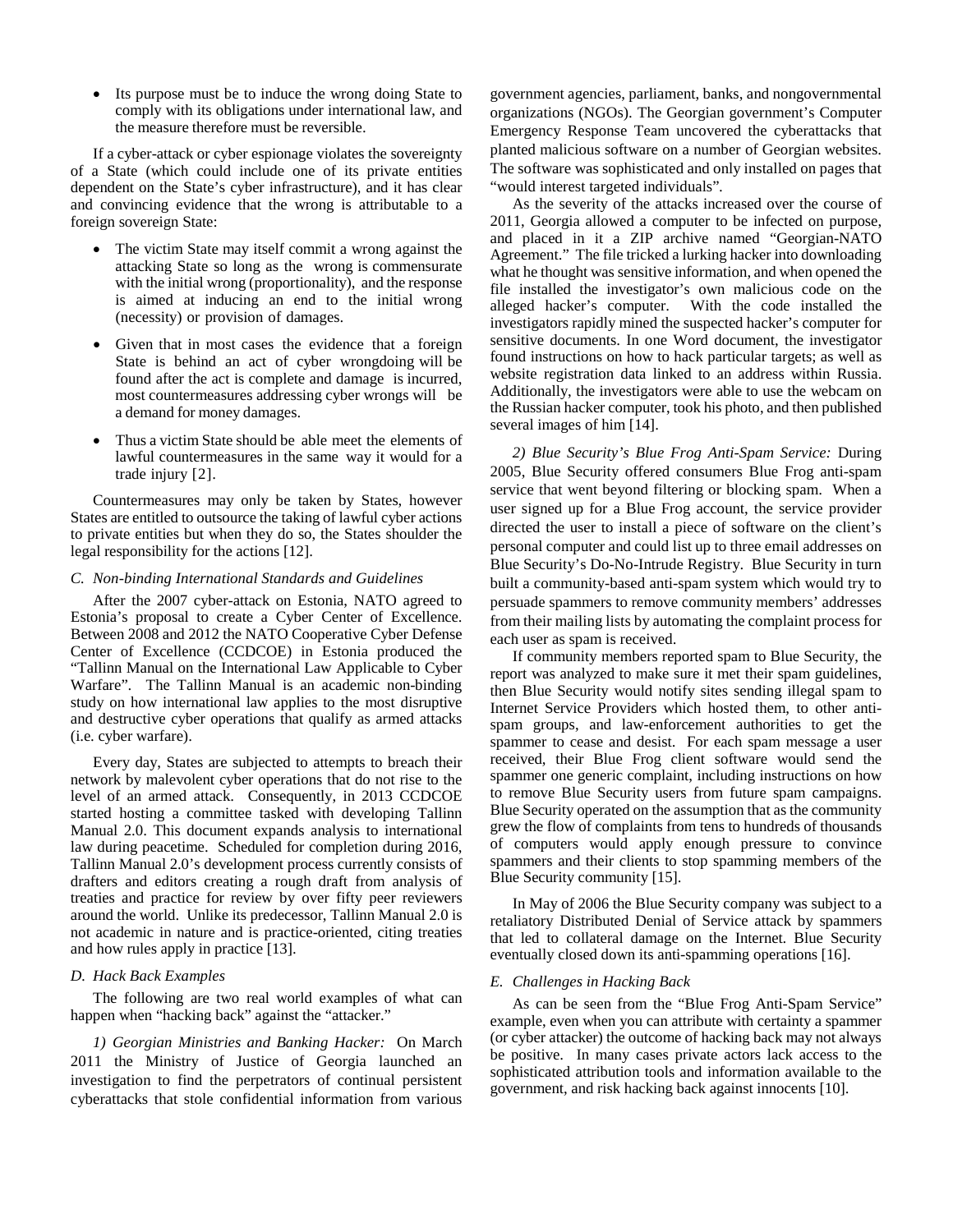Given that many cyber-attacks cross international borders, there is also the challenge when the cyber-attacks on U.S. companies are criminal activities originating from another nation whose law enforcement organizations cannot or choose not to investigate and/or to arrest the responsible criminals. Does this failure or inability to act invoke the Laws of Armed Conflict? To determine if this threshold is met we must transition our discussion to the Military Framework and the applicable Laws of Armed Conflict which would govern any response under this criteria.

## IV. FRAMEWORK FOR THE MILITARY APPROACH

Now that we have completed our examination of cyberattacks in the framework of criminal law, we can move on to the examination these actions under the framework of military action. Conflicts between societies date back thousands of years. The earliest conflicts took place between tribes seeking to assert dominance over their neighbors or for control of particular pieces of land. The rise of nations led to the expansion of war to a point where it encompassed the entire world twice in the last century. The growth of war led the nations of the world to establish the laws of war that define what justifies armed response [17], [18]. The codification of the rules of war are collectively referred to as the Law of Armed Conflict (LOAC).

With the passage of time and advancements in technology, militaries of the world expanded the warfighting domains beyond land to include the sea and air. The global expansion of the Internet, and the reliance on information systems as part of national infrastructures led to some national militaries recognizing cyber as the newest of the warfighting domains in the last decade [17], [19]. Applying the military framework and accepting that this is a warfighting domain, conflict in it must abide by LOAC.

We will begin with an outline of the primary legal sources for LOAC. We will conclude with an examination of the principles borne from these sources which are relevant to our present discussion. The primary sources for LOAC that we will examine include The Hague Conventions, The Geneva Conventions and Geneva Accords, and the United Nations Charter (UN Charter). The principles that we will examine are *Jus ad Bellum*, *Jus in Bello*, neutrality, and the rules applying to non-state actors and non-combatants.

At the conclusion of this section we will examine how the concepts of Rules of Engagement (RoE) and Escalation of Force (EoF) are employed in the physical domain and then extrapolate them for application in the cyber domain. Our goal to illustrate how the ethics of the Military Framework may be employed to ensure ethical actions even by those who might not be bound by the legal implications of LOAC.

## *A. Sources of LOAC*

The primary sources for LOAC are found within Hague Law, Geneva Law, and the UN Charter. It is important to note that the application of LOAC no longer requires a formal declaration of war [20]. For example, LOAC applied during the Gulf War, in the Falklands, in Sri Lanka, and Chechnya [21]. While LOAC was once referred to as the "Rules of War," nations no longer refer to them in this manner for two reasons. First, under the UN charter adopted after World War II, the declaration of war was prohibited [21]. Second, it is the deliberate intent of the Geneva Conventions' authors to cover a complete range of situations and to avoid legal arguments over the exact definition of war [21].

*1) The Hague Conventions:* The Hague Conventions of 1899 and 1903 culminated in the participating members signing treaties in 1899 and 1907 [17], [18], [20]. The Hague Conventions contribute to LOAC in many ways but of significance in the current discussion are the rules for respecting state neutrality and those which focus on limiting suffering during war [20], [22]. Particularly, minimizing the suffering of non-combatants [20], [23].

*2) The Geneva Conventions and Geneva Accords:* The Geneva Conventions of 1949 and the Protocol Accords of 1977 revised the earlier Geneva Conventions of 1864, 1906, and 1929. The conventions of 1949 see the shift from the concept of laws of war to the laws of armed conflict [20]. As DiMeglio et al. observe, the change "emphasize[d] that the application of the law and prescriptions did not depend on either a formal declaration of war or recognition by the parties of a state of war [20, p. 8]."

*3) The Charter of the United Nations (1945):* Adopted following the conclusion of WWII, the charter establishes the international body, known as the United Nations, to aid in the peaceful resolution of issues rising between nations. Article 2 of the charter outlaws the use of force by one nation against another. However, Article 51 allows a Nation to resort to force in the act of self-defense, and the protection of its citizens [21].

#### *B. The Principles of LOAC*

From primary sources mentioned above we derive several key principles for LOAC. The intent of these laws is to ensure the integration of humanity into war, preserve the fundamental human rights of persons who fall into the hands of the enemy, and to assist in the restoring of peace [20]. These principles encompass many important areas we need to consider when evaluating cyber-attacks under the auspices of armed conflict and while considering the ethical appropriateness of hacking back. As outlined previously we will examine the principles of *Jus ad Bellum*, and *Jus in Bello*, Neutrality, and Noncombatants.

*1) Jus ad Bellum: Jus ad Bellum* defines the conditions under which nation states can resort to war or the use of armed force [18], [19], [23]. Prior to the mid-19th Century there was no meaningful concept for *Jus ad Bellum* as a nation's right to resort to force was acceptable and unchallenged [23]. There are five criteria which must be met in order for *Jus ad Bellum* to be satisfied. They are legitimate authority, just cause, right intention, last resort, reasonable chance of success, and proportionality [18].

Legitimate authority is a function of a nation's sovereignty [18], [24]. When we evaluate this in terms of a state's cyber infrastructure, the state's sovereignty is demonstrated by its ability to control the infrastructure through legal or regulatory means [19]. Just cause is the intent to restore peace which cannot be achieved through other means [18]. Reasonable chance of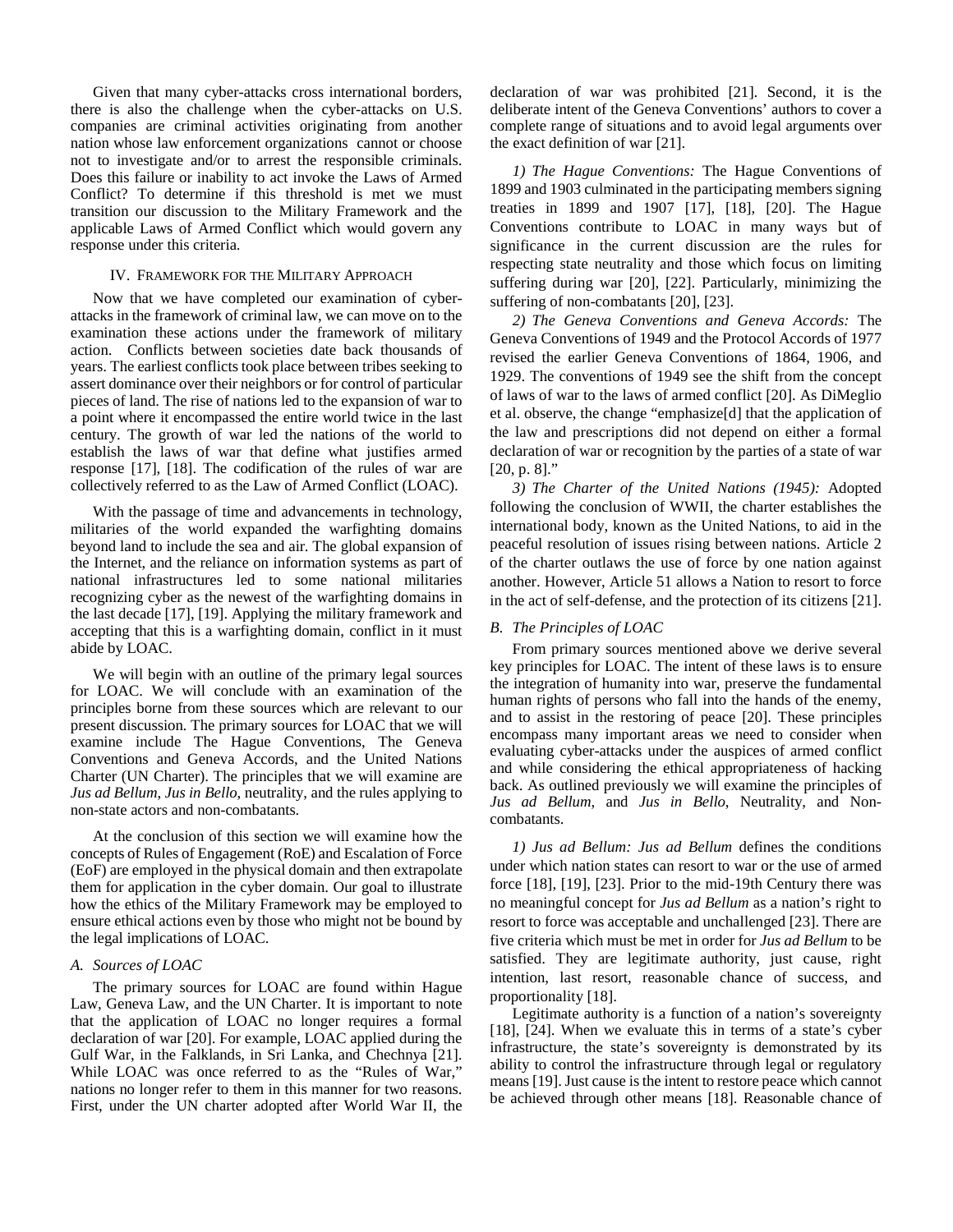success is simply the probability that the action will have the intended outcome. Proportionality is defined as what can reasonably be foreseen as an outcome of an event [18]. As Dinstein observes, excessive is determined based on the 'good faith' expectation not the actual outcome [25]. Conversely, if an attack could reasonably be expected to cause excessive damage to the power grid of an entire city, the fact that power was lost in only one section of the city would not legitimize the attack [25].

*2) Jus in Bello:* This legal concept pertains to the proper conduct of individuals involved in war [18], [20]. The origins of *Jus in Bello* can be traced beyond the primary sources mentioned above to the mid-19<sup>th</sup> Century [20], [23].

*Jus in Bello* incorporates three basic criteria: discrimination, military necessity, and civilian due care. Discrimination is the ability to clearly delineate between military or just and civilian or unjust targets [18]. Military necessity requires that the degree and kind of force used to achieve a military goal is legitimate for the purpose of the conflict at hand [26]. Finally, civilian due care refers to minimizing the harm that might befall civilian persons and property [18].

Applying these rules to our current consideration, it would be illegal and unethical for those defending information systems to target systems that are not directly involved in the persistent attack against the affected systems. As stated earlier regarding The Hague and Geneva conventions, combatants should always seek to do as little harm as possible to non-combatants or civilians. In his work on the ethics of cyber operations, Barrett suggests that while the Stuxnet virus passed through both civilian and military systems it only impacted military systems [18].

# *C. Neutrality*

Neutrality is a long standing concept both in terms of international relations and international conflict. A neutral state is any state not a party to an international armed conflict [18], [19], [24], [27]. This concept of a third party state's neutrality adapts seamlessly with operations in the cyber domain. However, one of the fundamental historic concepts of neutrality is that a state's sovereignty is not infringed by moving resources through its territory [20]. The movement of cyber weapons through interconnected devices cannot guarantee that they will not pass through devices that belong to a neutral third-party [18], [19].

#### *D. Non-Combatants*

The traditional definition of a combatant required that he be easily identified by the wearing of a uniform and/or insignia [19], [28]. These uniforms made it easy to distinguish them from non-combatants. The means of distinguishing them from noncombatants was intended to minimize harm to non-combatants and their property [20]. However, as DiMeglio et al. point out, the Additional Protocol I to Geneva Law amends this requirement to "only requires combatants to carry their arms openly in the attack and to be commanded by a person responsible for the organization's actions [20, p. 74]."

## *E. Rules of Engagement and Escalation of Force*

In order to ensure that LOAC is followed by combatants in the physical domain. RoE are established by senior leaders to enforce a standard of conduct of their subordinate fighting forces. The goal of RoE is to provide warfighters with guiding principles about when and how they can engage the enemy [29], [30]. RoE are written rules designed to limit the use of unnecessary force, causing harm to innocent individuals, and avoiding an escalation of violence [29], [31].

In order to ensure that RoE are followed, leadership will often employ guidelines for the EoF [29]. EoF are steps outlined by leadership with the intent of proportional response to a situation. For example, when a unit performs a mounted patrol in a town or city, they can mount signs on their vehicles warning other vehicles to remain 50 feet back from the convoy or to risk being shot. Should a vehicle behind the convoy ignore the sign, the next step in the escalation of force might be the use of shouted warnings, and hand-and-arm signals or shining lights at the driver of the vehicle in warning. If these actions fail to dissuade the approaching driver, a weapon system could be pointed at the vehicle in conjunction with more verbal warnings. Only after these steps, with the possible addition of warning shots or other deterrents (e.g. shots to disable the vehicle), do the RoE and EoF rules allow a Soldier or Marine to lawfully respond with lethal force against the approaching driver.

## *F. Applying RoE and EoF to Cyber Defense*

This same approach can be applied when dealing with hacking back in cyberspace. In this scenario passive defensive options would be the first step in the RoE or EoF. This could be done through warning banners or through some other communication that informs the offender to cease and desist less he be subject to a more severe response (including arrest). The next step in escalation might include the rejection of packets and the employment of forensic measures to identify the source of the attack. Because attackers will often employ third party computers and networks to execute their attack, the next step could involve contacting the owners of the affected systems and to assist them in remediating their systems.

If all these efforts fail, then and only then, should defenders consider more drastic counterhacking responses as ethically justified. By following this approach, the network defenders are ensuring that the priorities of proportionality and minimizing harm to innocent third parties are followed.

## V. CONCLUSIONS

When we began our journey we assumed, for the purposes of our discussion, that attribution could be proven in our hypothetical cyber-attack. We understand that this is a significant leap to make even with the challenge that attribution has demonstrated in the sample-size of state-vs-state cyberattacks that is definitively known. In the cases of Estonia in 2007 and Georgia in 2008 there is no proof that the Russian nation was involved in the digital attacks that took place in those countries [32]. While there are theories that the United States and/or Israel was behind Stuxnet it cannot be proven [33].

With attribution taken out of the equation the crux of the ethicality of hacking back rests on the tests of proportionality